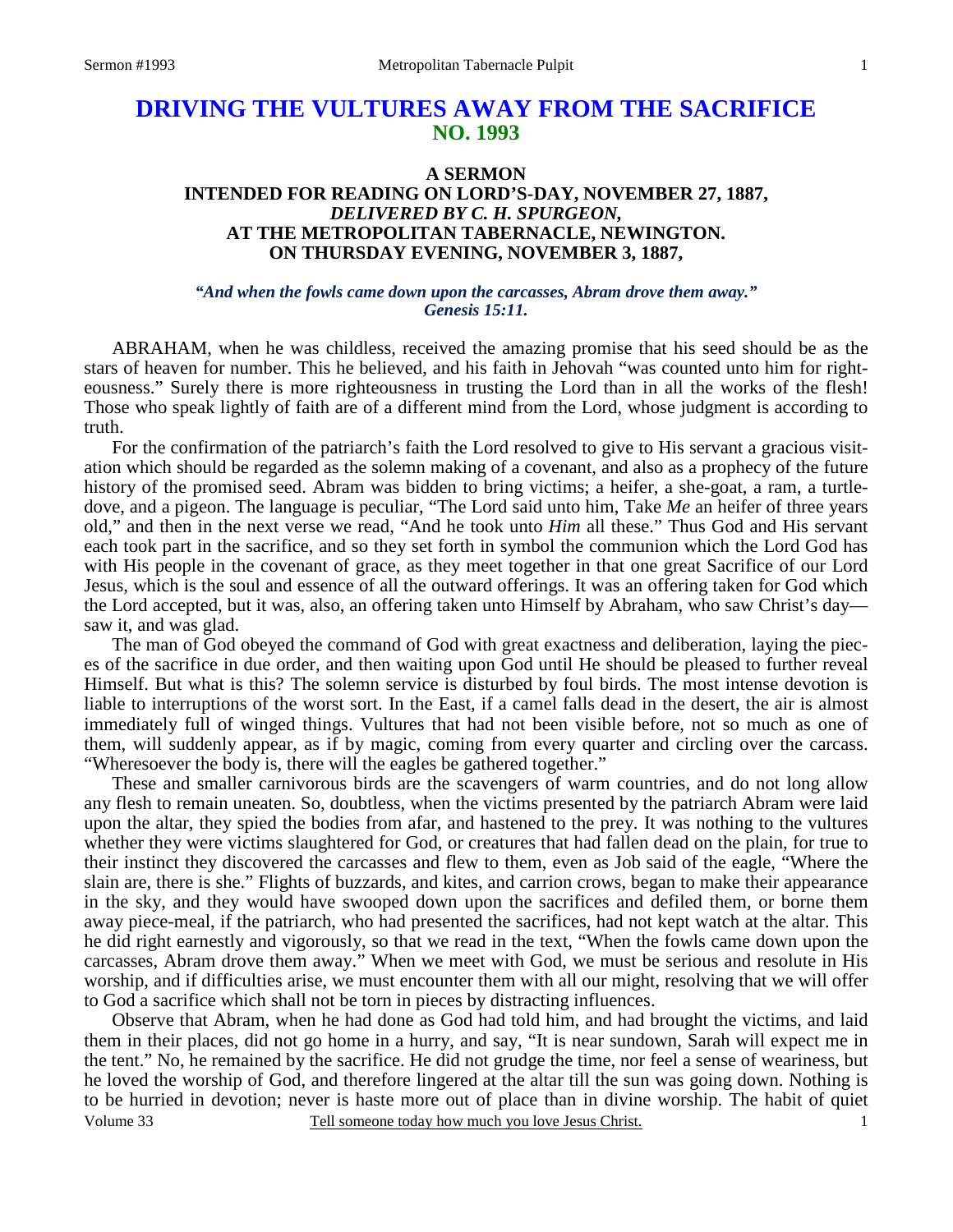waiting upon God, of never being in a hurry to be gone, the willingness to give time and thought to the service of God, is not as common as one could wish. But when a man is thoroughly devout, and God's Spirit has spoken with him, he is not satisfied to merely give the allotted time to divine service or to private devotion, he loathes to be gone. He would be the first in at the house of the Lord, and last out of it. He can wait the Lord's leisure and not grow impatient, even if, hour after hour, the converse is not closed. The longer the better when God is near us. And if the blessing seems far away, and it does not come all of a sudden, the gracious worshipper waits until it does come, for he would not go away without the benediction of the Lord.

When we are serving the Lord, our holy anxiety must not abate till we are fairly through with the service. Abram had laid the victims on the altar, but as yet no fire from heaven had consumed them, and so he remained on the spot to see that all was well to the end. The servant of the Lord does not quit his place till he has seen the matter through. For fear that all should yet be spoiled he sets himself to watch. When, therefore, the kites and carrion crows come down, the waiting patriarch is there to meet them. Had he gone away in haste to attend to his ordinary duties, the sacrifice had been stolen, or polluted. But he waits, and does well in waiting. My soul, wait only upon God, even as a maid waits on her mistress! Watch and pray, and watch still. "Blessed are all they that wait for Him." They that can be at leisure with God, who do not hurry over what they have to do, and who feel that their time is God's time, these are the true sons of Abraham. If any worldly business would hurry them away, they will not permit it; they give men the cold shoulder rather than rob their Lord, and rob themselves, by hasty worship. Till their appointment with God is over, they are at no man's call. They cannot break up their interview with God, but must tarry and wait His utmost time. Lest anything unforeseen should happen and spoil their service, they will wait till the sun goes down, and even when sleep overtakes them, they will be where the Lord will meet with them in the night-watches if He so shall favor them. It is wise to never leave our devotions till God Himself has pronounced the dismissal by a benediction, has given the blessing to the full, and so has bidden His servants go in peace.

I think that this staying of Abram to defend the sacrifice when the ravenous birds came down upon it may be used as a lesson to us in three respects. First, *let us zealously guard the great Sacrifice of Christ*. When the foul birds, which are so numerous, especially just now, come down upon the sacrifice, let us drive them away. Secondly, let us guard that minor sacrifice, *the grateful sacrifice of ourselves*. When the birds of temptation come down upon it, let us drive them away. Thirdly, let us anxiously guard *those separate sacrifices of devotion* which come out of our dedicated lives. When anything comes down to disturb us in prayer or praise, let us resolve that we will drive it away. Oh that the Spirit of all grace may bless this discourse to us that we may thereby be excited to holy watchfulness!

**I.** First, with regard to THE GREAT SACRIFICE OF OUR LORD JESUS CHRIST. This has been, and always will be, the great object of attack by the enemies of God. One would have said, if one had not known human nature, that the doctrine of the substitutionary Sacrifice, Christ dying in our stead, would, of all events, have commanded the loving confidence of every human heart. It is so wonderful a system, this plan by which justice is vindicated and mercy is magnified, that one instinctively expects all men to reverently accept it. It would seem too grave a charge to bring against our apostate race that they would set to work to quibble at the divine expedient, and so pick holes in their own salvation, and try to contradict the kindest hope that God Himself could set before them. But so it has been. The preaching of the cross is to them that perish foolishness. It is still to the Jews a stumbling block, and to the Greeks foolishness, though it is indeed the power of God, and the wisdom of God. It has happened according to the Word of the Lord, "Behold I lay in Zion a stumbling stone and rock of offense." Therefore, dear friends, all of you who by faith approach the Sacrifice of our Lord Jesus, and who base your hopes of heaven thereon, watch lest the vultures come down upon the Sacrifice, and be ready to drive them away.

Note well, that *the sacrifice which Abraham guarded was of divine ordination*. Jehovah Himself had told him what creatures to kill, how to divide them, and how to arrange the pieces upon the altar. He did nothing according to his own invention; he offered no will-worship; but he did everything as it was prescribed to him. Because this sacrifice was divinely appointed, he could not bear that kites and crows should peck at it, and tear it at their pleasure. It is even so with the Sacrifice of our Lord Jesus Christ; my blood boils that so many men should dare to assail that which the Lord Jehovah has appointed. It was God who devised the plan, it was God who gave His Son out of His own bosom to die, it is God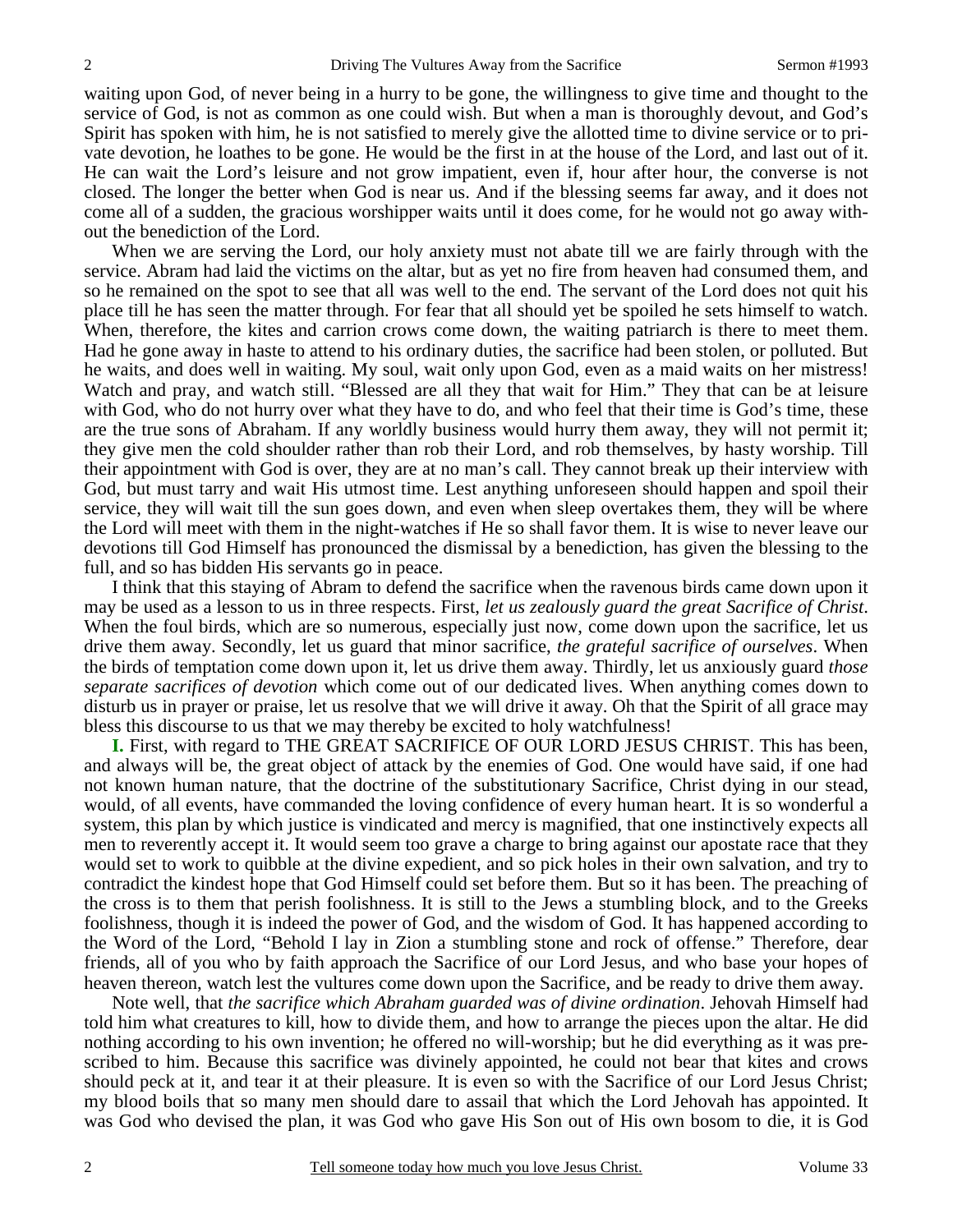Himself who has commended that plan to our hearts, and made us put our trust in His great Sacrifice. Oh, it brings the tears into our eyes, and the blood into our cheeks, that any should trample on the precious blood, and speak ill of the vicarious sufferings of Christ! Whoever the men may be, yes, though they were angels from heaven, we could not have patience with them. We cannot help regarding those as worse than carrion crows who would desire to touch this most sublime though simplest of all doctrines, that Jesus Christ bore our sins in His own body on the tree. They dare to say that it is immoral to suppose that our sin could be transferred to Christ, or His righteousness to us. Thus, to charge the essential act of grace with immorality is to profane the sacrifice of God, and count the blood of Jesus an unholy thing. It is not for us to speak sweetly of those who deal scurvily with Christ. If they are enemies of Christ, our Sacrifice, they cannot be friends of ours. We shake the dust from our feet against those who reject the doctrine of a crucified Savior, slain in the sinner's stead. They are no brethren of ours who reject the Lamb of God, who takes away the sin of the world. We are anxious to drive off those who peck at our Lord's substitutionary Sacrifice, because that Sacrifice is of divine appointment.

Next, we see a further reason for guarding the Sacrifice in the fact that *it is of most solemn import*. That sacrifice was so to Abram. It meant, you know, a covenant. The sacrifice, as Abram had presented it at God's appointing, was the token of his being brought into covenant relationship with God. Now, to my mind, it is one of the most delightful truths of Scripture, though so much neglected, that God's people are in covenant with God, by a covenant of grace. An old Scotch theologian was known to say that he who understood the two covenants, understood the whole science of theology, and I believe it is so. The very pith of the whole business lies in that broken covenant of works by which we are ruined, and in that everlasting covenant of grace, ordered in all things and sure, by which we are saved. The blood of our Lord Jesus Christ is the "blood of the everlasting covenant," even as He says to us at the communion table, "This cup is the new covenant in My blood." If you take His Sacrifice away, of course you take the covenant away. Those who deny the vicarious Sacrifice have no faith in the covenant; in fact, they never speak of such a thing, but place it among the obsolete terms which their forefathers used, but which they themselves have altogether renounced. From their teaching the covenant is gone, and when that is gone, my brethren, what is left? If the covenant is forgotten, what remains to be our support when, like David, we come to our dying beds? Alas for us if we cannot then exclaim, "Although my house is not so with God; yet He has made with me an everlasting covenant, ordered in all things and sure"! We cannot let the vultures tear this Sacrifice, for it is to us the token of the covenant, and if there is no covenant of grace, then is our preaching vain, and your faith is also vain, and we are still under the curse of the broken law. If you are still out of covenant with God, what hope, what safety, what peace, what joy is there for you? Away, you kites, who are hovering over the Sacrifice with ill intent! You may pretend to be harmless as doves, but we cannot allow you to profane the covenant, and peck at the Sacrifice.

And next, we must guard this Sacrifice, because *there God most fully displays His grace*. It was at the place of the sacrifice which Abram had offered that God was pleased to come and reveal Himself to the patriarch as He had not done before. "And it came to pass, that, when the sun went down, and it was dark, behold a smoking furnace, and a burning lamp passed between those pieces. In the same day the Lord made a covenant with Abram." The place of sacrifice is the place of revelation. Where the blood is shed there grace is manifested. If you would see God in the wilderness, you must go to the place where the sacrifices were offered, for the place of sacrifice was the place where God met His people. The mercy seat where God displayed His grace to men was sprinkled with blood. It must always be so. God cannot meet with sinful men except in Him who is the one Mediator between God and man, whose Sacrifice has reconciled us unto Himself. "Without shedding of blood there is no remission," and without remission there is no fellowship. Therefore, as we love the mercy of God, we must contend for the Sacrifice of Christ, and we must not bear that it should be ignored, much less that it should be decried. True religion is gone when the vicarious work of Jesus is questioned. In the forefront of all preaching must be the cross. "In this sign we conquer," as Constantine saw in his dream. There is no conquest over human hearts except by the story of the death of Jesus for the sins of men. Deprive us of the Sacrifice, and behold an army which has lost both its banners and its weapons of war. The gates of hope are closed against the guilty when the atonement is denied. The windows through which light should come to the penitent are sealed against a single beam of hope when once you take away the sacrificial death of Jesus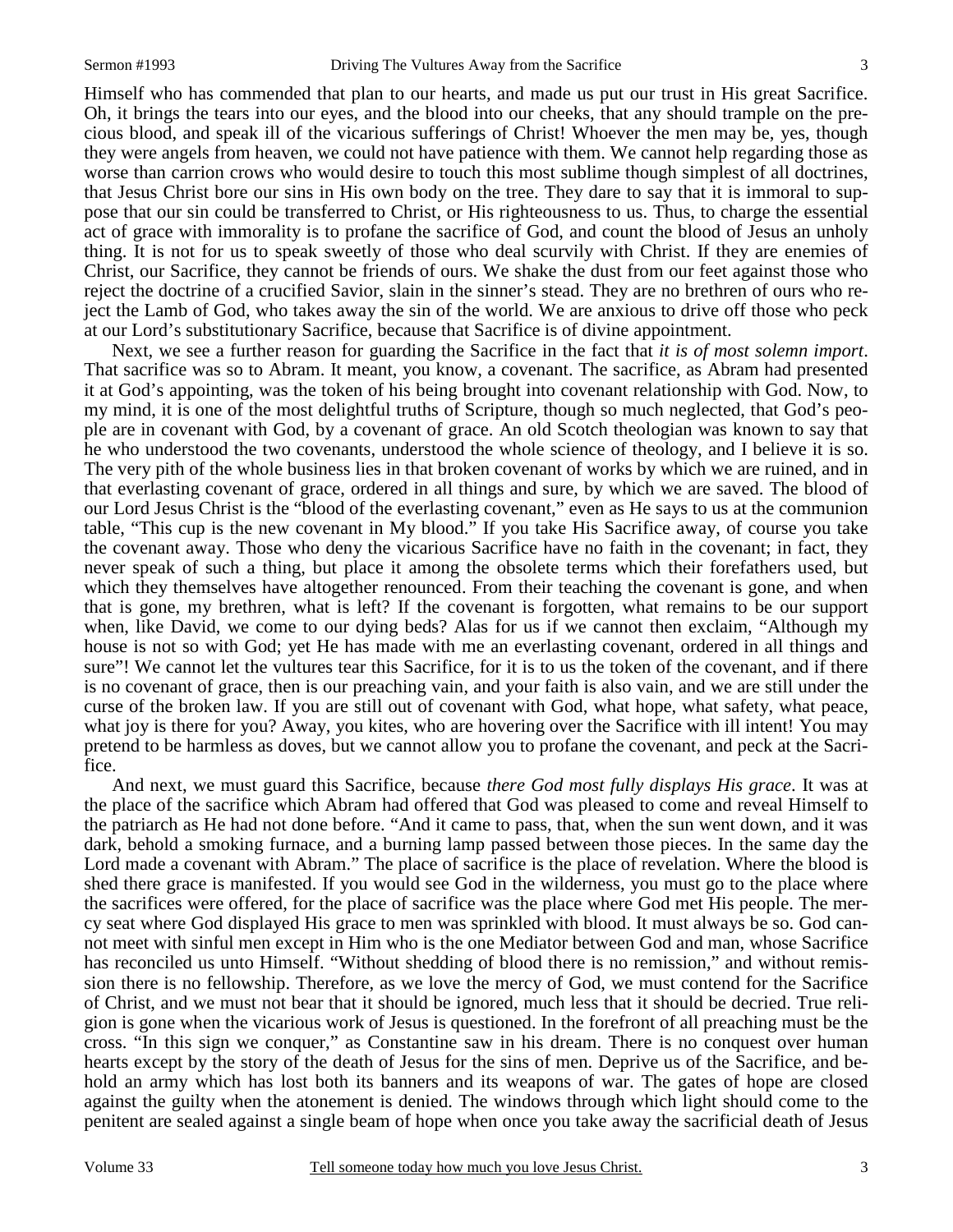Christ our Lord. Therefore will we drive away the ravenous birds as long as we have a hand to move. As we love the souls of men, we will spend our last breath in the defense of our Lord's substitution. Can we bear to see man's last refuge taken away? God forbid! Away, you evil birds! The heroes of old chased the harpies from their feasts, much more would we drive you from the altar of our God.

We will do this all the more because, as I have said to you before, *this is the chief point of attack*. Every doctrine of revelation has been assailed, but the order of battle passed by the black prince at this hour runs as follows—"Fight neither with small nor great, save only with the crucified King of Israel." If they can carry the bastion of substitution, if they can throw down the great truth of atonement, then all the rest will go, as a matter of course. The cross taken away, indeed, there is nothing left worth defending. If the ark of the Lord is taken, what remains to Israel? Write *Ichabod,* for the glory has departed. Therefore let us gather up our strength, that we may vigorously chase the vultures from the altar of the living God.

"How are we to do it?" one asks. Well, we can all of us help in this struggle. First, *by a constant, immovable faith in Jesus Christ our crucified Savior for ourselves*. Oh, rest in Him, my beloved! Rest more in His great Sacrifice every day, rest more intelligently, more happily, more implicitly in that finished work of His which He has worked out for all His people. Looking unto Jesus; coming unto Jesus; resting in Jesus; following Jesus; let that be a complete description of your lives. Every day let your own heart be more united to the Well-beloved Bridegroom, love Him best of all as you see Him arrayed in wounds and bloody sweat. Are not these His choicest ornaments? I am sure your hearts are never so stirred with holy feeling as when you dwell at Calvary, and behold the Surety of the covenant dying for you. Think more and more of Him who loved you to the death, and thereby redeemed you from the death which your own sins deserved. Sing to a grave, sweet melody—

> *"The ever-blessed Son of God Went up to Calvary for me; There paid my debt, there bore my load In His own body on the tree."*

Let your own confidence be strong, and then *very frequently make an open declaration of your faith in the atoning Sacrifice*. I say "very frequently," for I think the oblation of our confession of Christ should be presented continually in these days. The more frequently we bring forward the truth of the atonement the better, when so many are covering it, quibbling at it, or contradicting it. Many of our Non-Conformist churches are accustomed to have communion once a month, and think that quite often enough; it may be so, but we delight to bring before the eyes of men on every first day of the week the tokens of the Redeemer's Sacrifice. The tokens are not objects of superstitious reverence to us, but yet they are very dear, as sweetly reminding us of His body broken for our sake, and His blood poured forth for our redemption. As long as that ordinance is observed, there will be a memorial of Christ's death of the most instructive and impressive kind. But whether you can use the emblems or not, declare the truth itself. Let your conversation be full of Christ crucified, and if there is any question anywhere about this matter, take your stand, and let all know that you have seen that Lamb of God which takes away the sin of the world. On this point there can be no difference among really regenerate men. This is one of the dividers of the chaff from the wheat. This great magnet will not draw to itself any but the metal which is akin to itself. Take care that there is no hesitancy about this truth. When the birds come down upon the Sacrifice, let your childlike faith in Christ, and your clear statement of the truth about Him, help to drive them away. Those who are not in love with the doctrine will not long court your company. To some of us it is felt to be a duty to make as bold a defense as we can of this imperishable truth, and we would, if we knew of still plainer words, use them constantly.

"God forbid that I should glory save in the Cross of our Lord Jesus Christ, by whom the world is crucified unto me, and I unto the world." Stand fast, each man in his place, in the defense of this central truth of our most blessed faith, and be prepared, for the sake of this, to endure all things from the adversary. Abram was an old man, and a vulture and especially a dozen vultures, eager for their prey, are not easy to deal with; they are very ugly customers, they show no respect for the sacrifice, and certainly not for those who would prevent them from dishonoring the sacrifice. Angry, and resolute, and free from every principle of reverence, nothing is finer play to them than to tear the great sacrifice of God. If we come in their way, they will aim at our eyes, and tear our faces, and our hands. Let them come on; we are prepared for their worst onslaughts. Be ready to endure anything for the sake of the doctrine of a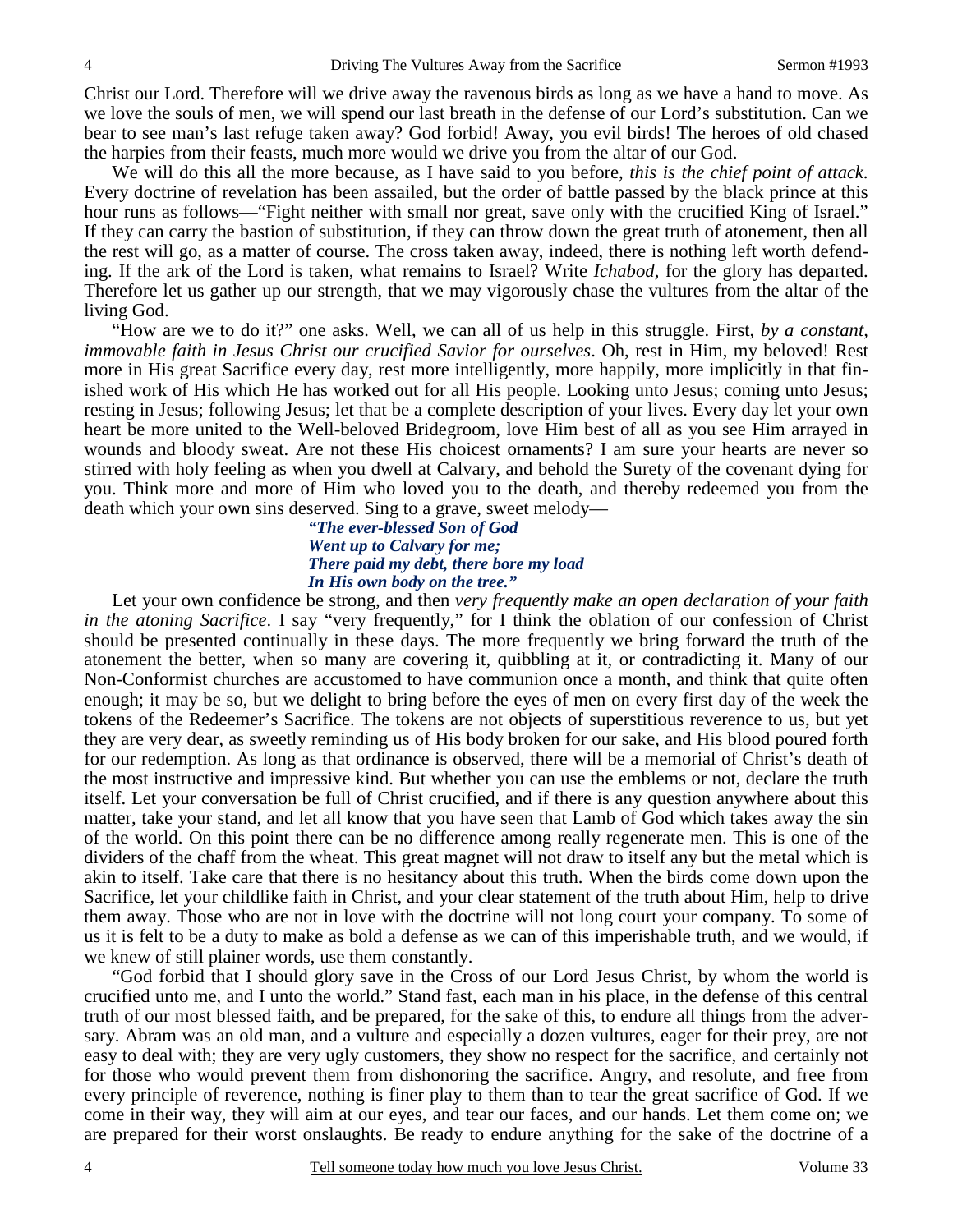crucified Savior, made sin for us though He knew no sin, that we might be made the righteousness of God in Him; made a curse for us, as it is written, "Cursed is everyone that hangs on a tree." The day shall come when he shall count himself most blessed who died for Christ, and earned the ruby crown of those who spilt their blood for His dear sake. Let us emulate them by being willing to sacrifice character, and friendship, and position, and all else, so that we may stand forth unquestionably clear upon this glorious truth, this article by which a church stands or falls. As churches receive it, they stand; as they reject it, they are outside the pale of the true household of faith. "When the fowls came down upon the carcasses, Abram drove them away." To this work let us give ourselves till the sun goes down, and we fall asleep to behold the vision of God.

**II.** But now, coming, perhaps, closer home to some of you dear friends, let us apply this example of Abram to ourselves in the matter of THE GRATEFUL SACRIFICE OF OUR LIVES. It is our reasonable service, that we present ourselves a living sacrifice, holy, acceptable unto God by our Lord Jesus Christ, and we must guard our consecration against the temptations which will assail it.

I am addressing tonight many of you who feel that you have *entered into covenant with God by Jesus Christ*. You are henceforth and forever Jehovah's covenanted ones, and in consequence of that covenant, through the Sacrifice of Christ, *you have become the Lord's*. Remember last Sunday night the text which finished, "And you became Mine." There was a sweet ring about those words to my ears, "You became *Mine."* "You are not your own, you are bought with a price." You know the sneer about the "mercantile atonement," but oh, I love the word "bought," and, as if to make it more mercantile still, the Holy Spirit has worded it even more plainly, "bought with a price." We take all those reproaches about the mercantile theory into our bosom, and hide them there, as greater riches than the treasures of philosophy. We are not ashamed of the Words of God Himself. And now, henceforth beloved, we do confess that we belong wholly to Christ, from the crown of our head to the sole of our feet; body, soul, and spirit; time, talent, thought, substance, all that we are, and all that we have. We have been "bought with a price," and henceforth we put in no claim to ourselves, for we belong absolutely to the Lord that bought us. Now, now the vultures will come! The carrion crows and kites will from afar behold this sacrifice, and they will hasten to the prey. You do not see them tonight, perhaps. No, but the traveler does not see these evil fowls, till all of a sudden the sky seems dark with them. The horrid, hideous creatures come like lightning for rapidity, and they are hungry as death when they arrive on the scene. You that are consecrated to God may expect that, though you do not see them, there are vultures looking down upon the sacrifice, and you must be prepared to drive them away.

"What sort of vultures will there be?" asks one. Well, there will come *doubts as to eternal things*. There will be questions about your own wisdom in giving yourself up to God. I hope you have been strangers to such birds of prey, but some of us have not been; doubts as to whether there is a God to serve; doubts as to whether there is a heaven, an eternal future, a blessed reward; doubts as to whether it is well to give up this world for the next, or not. Drive them away, brethren! Drive them away! When the birds come down upon the sacrifice, drive them away, as he did, who had all the riches of Egypt offered to him, yet "endured, as seeing Him who is invisible." This is what you and I must do; feel that it is but commonsense, sanctified commonsense, to be looking out for that which will endure forever, and to let these temporary things go, if it is needful that they go, that we may win the crown that fades not away.

Possibly there will come to some of you younger folks fond *dreams of ambition*. Now you are content to be a Christian, satisfied to mix with poor people in holy service, quite pleased at an opportunity of teaching in a ragged school. Ah! But there may come a moment when Satan will show you the kingdoms of this world, and he will say, "All these will I give you, if you will fall down and worship me," and you may feel as if the service of Christ was not, after all, very respectable, that you could do better in the world, find choicer company, enter more select society. But drive, drive these carrion crows away, my brothers and sisters, there cannot be anything comparable in the world to the service of God, there cannot be anything so worthy of your noblest manhood as to be truly the disciples of the Lord Jesus Christ. When these fowls come down upon the sacrifice, drive them away.

Another wretched sort of black crows, however, assails men more frequently; they come in the form of *the cares of life—*the care of getting bread, the hardness of labor. Many a man has said, "Well now, I have many children, and I work hard, and I am poor; surely I must not seek first the kingdom of God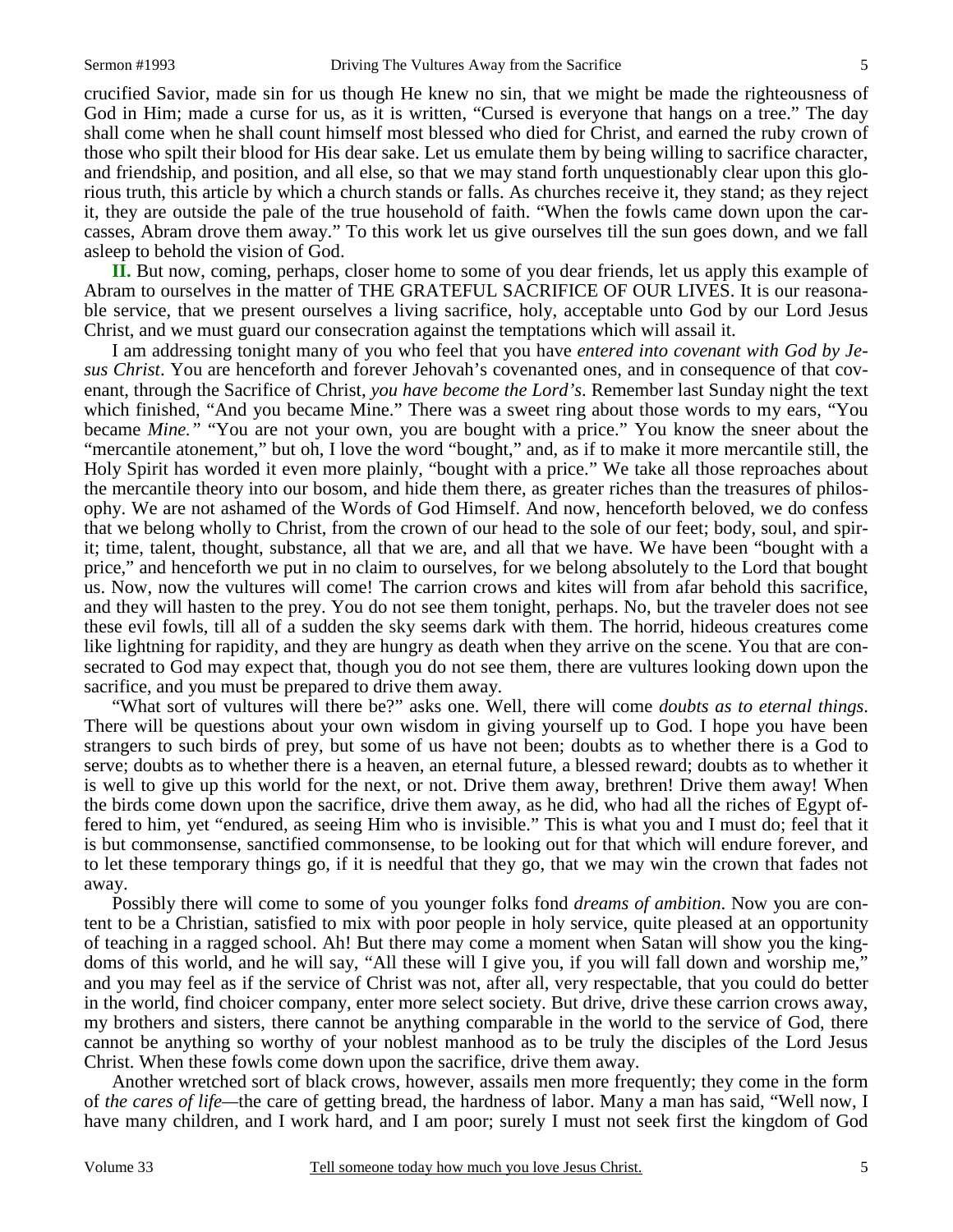and His righteousness," and straightway he begins to neglect the assembling of himself together with God's people, and then he thinks that he must spend a part of the Sabbath in labor, and times that he used to spend in prayer are given up to meaner employment. But oh! If ever a man ought to cling to Christ more than at any other time, it is when he is poor. You that are burdened with cares, you are the people who need Christ most of all. If a man lived in a palace, and had no Christ to go to, I would call him a miserable being, but if you have to toil without the comforts of this life, so much the more reason that you should enjoy those eternal compensations which can help you to bear up in your struggle. Oh, let not, I pray you, the cares of this life take you from Christ! Live for Him; you cannot live without Him; do not try it. The heavier your difficulties, the more grace you need. Cling all the more closely, to your Lord when troubles come. When the birds come down upon the sacrifice—those carking cares, and wearinesses, and troubles of life—drive them away.

Perhaps I may be speaking to certain consecrated men and women, who have met with other horridly filthy fowls. Of course, you never saw vultures in their native state; if you did see them once, you would never want to see them again; they are such loathsome creatures. But there will come to godly men, sometimes, *temptations to sin*. The purest have been tempted to impurity; the most devout have been tempted to blaspheme; men full of integrity have been tempted to dishonesty, and the most truthful to falsehood. We cannot tell what we may be tempted to do. But here is our one business with these vultures; let as drive them away. You cannot help birds flying over your heads in the air, but do not let them alight, and build their nests in your hair. Temptations will come, but do not entertain them. Drive them away. Give the vultures the quarter-staff; make these horrible creatures feel that you cannot and will not permit them to take up a lodging anywhere near you. Abram drove them away; he would have no parley with them. He threw his staff at them, shouted at them, struck at them, and drove them away. God help us to do so with every foul temptation!

But there is a nasty, sleepy kind of vulture, called *idleness;* one of the vultures that sit and sleep by the hour together—and I think I have seen them around here sometimes. This vulture comes to some good men, who say they belong to Christ, but that question we must leave to their own consciences. It is a sleepy vulture, and they say that "they think they have labored long enough." They used to be in the Sunday school when they were younger, but they are now weary of such constant toil. They used to be very earnest in the front rank, but now their position seems to be to sit in an arm-chair, and watch the battle, and see how other people fight. I have been slenderly cheered lately by a large number of brethren who have greatly sympathized with me, and helped me to fight the Lord's battles by bravely looking on. They remind me of Mr. Gough's story of Betty and the bear. She beat the bear with her broom with all her might, and her brave husband, who had climbed a ladder into the loft, helped her grandly by bidding her hit the bear harder and harder, while he looked on. I hope I may yet receive worthier help than this. Let us all be up and doing, and take our full share of the warfare. I exhort you, if the vulture of indolence comes your way, to drive it away. A nasty, dirty creature it is, after all, if it makes a man of God who is capable of Christian service, to a high degree, sit still, fold his arms, and say, "There is nothing more for me to do."

One vulture, too, that wants to be driven away, is that of *measuring yourselves with other people*. Some, judge that, they do all that is expected of them if they copy other people. Their guinea is always put underneath somebody else's guinea. If they gave ten, it would not be too much for them, but still they are satisfied as long as they do as well as other people. Let us get out of this. If we are only going to be what other people are, we shall run great risks of being unprofitable servants. "Comparing themselves among themselves," says the apostle, "they are not wise." I will neither stand in another man's shoes at the day of judgment, nor today, for, though I very frequently feel as though I were surer of any other man's salvation than my own, yet at no time would I dare to run the risk of changing with anyone, for I do know something about myself, but I know nothing of any other man's heart. Let no one make another man his measure and standard. I pray you not to do so, for if you do, it will be a vulture that will defile your sacrifice. The man who can live most completely to God shall be the happiest man even in this life. He, whose heart's desire is, only to spend and be spent for Christ, shall find that he will win a peaceful state of heart, and this is a foreshadowing of heaven. I mean not that we should seek to win this poor and paltry world, which God has purposely put under our feet, but I mean that the meek "inherit the earth" in the highest and truest sense. He shall have the most of real happiness that is willing to lose happiness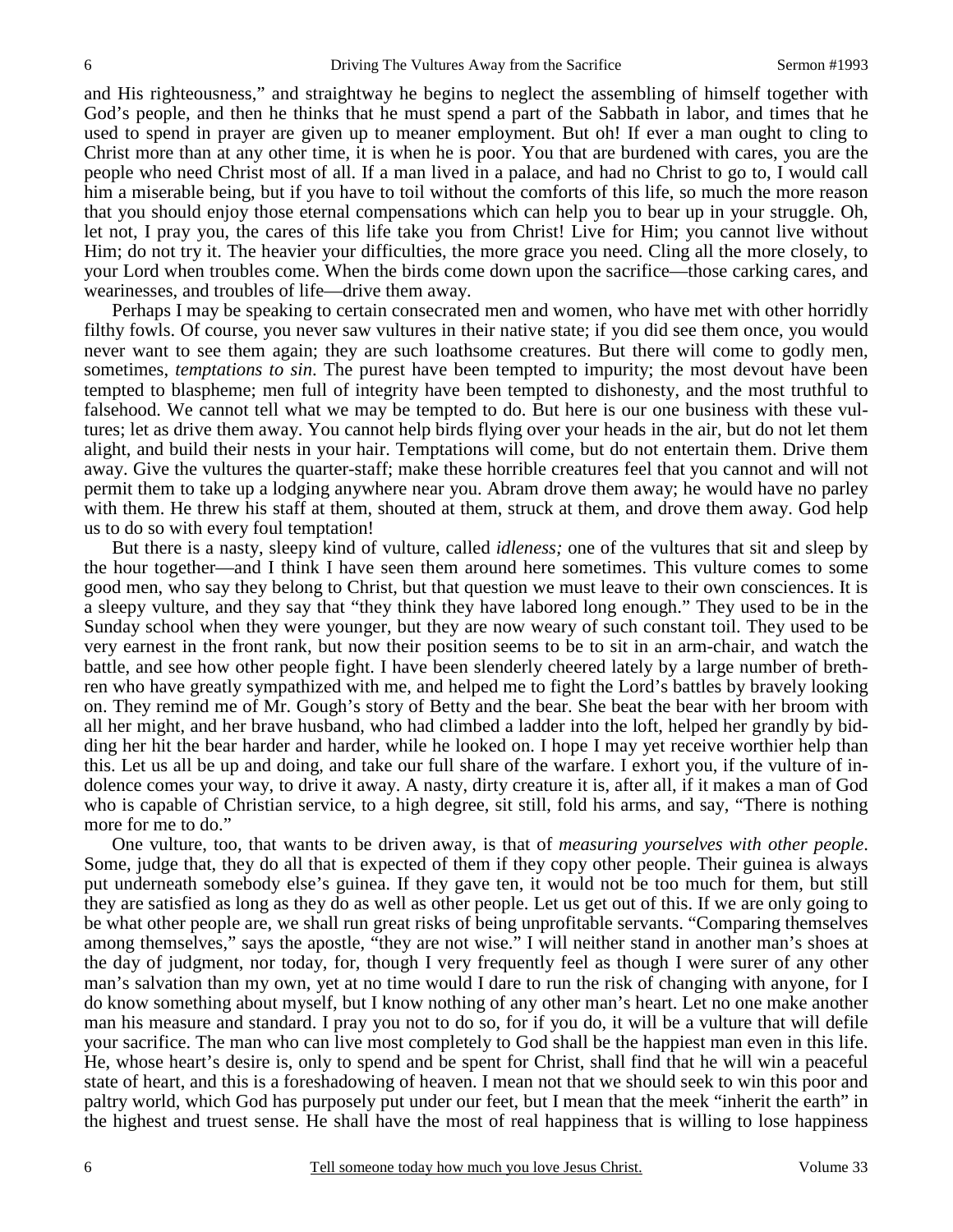and lose everything so that he may win Christ, and be found in Him, not having his own righteousness, which is of the law, but the righteousness which is of God by faith. Therefore, when any of the ravenous fowls of evil come down upon your life's sacrifice, drive them away.

**III.** And so I must close with only a few sentences upon this last point; GUARD ALL THE SACRI-FICES OF YOUR DEVOTION. When, the fowls come down upon your sacrifices of prayer, and praise, and meditation, drive them away. Have you noticed that if all day long there is not a knock at the door, there will be one if you retire to pray? It is wise to do as the Savior says, "Enter into your closet, and *when you have shut the door,* pray to your Father that sees in secret." That shutting of the door means that we are to seek secrecy, and to prevent interruption. A little boy, who was accustomed to spend time every day in prayer, went up into a hayloft, and when he climbed into the hayloft, he always pulled the ladder up after him. Someone asked him why he did so. He answered, "As there is no door, I pull up the ladder." Oh, that we could always in some way cut the connection between our soul and the intruding things which lurk below! There is a story told of me and of some person, I never knew who it was, who desired to see me on a Saturday night, when I had shut myself up to make ready for the Sabbath. He was very great and important, and so the maid came to say that someone desired to see me. I bade her say that it was my rule to see no one at that time. Then he was more important and impressive still, and said, "Tell Mr. Spurgeon that a servant of the Lord Jesus Christ desires to see him immediately." The frightened servant brought the message, but the sender gained little by it, for my answer was, "Tell him I am busy with his Master, and cannot see servants now." Sometimes you must use strong measures. Did not our Lord tell His messengers, on one occasion, to salute no man on the way? Courtesy must give place to devotion. It is incumbent on you that you should be alone with your Lord, and if intruders force an entrance, they must be sent about their business.

Alas! If you send men and women away, evil birds will still not be so dismissed. Wandering thoughts and inward troubles—how shall these be chased away? That door must be well shut which keeps the devil out. He comes in at the smallest opening, for he is a serpent, and serpents get in where other creatures cannot; they have a wriggling way with them. Satan will twist himself in to us when we hope we are beyond his reach. Drive him away, brother! He will go if you resist him. "Resist the devil, and he will flee from you." He will not stand fire if you are determined to have a shot at him. As to vain thoughts which harass and distract you, seriously determine that you will drive them away. All your thoughts of sorrow, dismiss them at the mercy seat. As for all business thoughts, do not entertain them. Say what Abraham said to the servants, "Abide here while I go and worship God yonder." Tell the world, "So far may you come, but no farther—I must, I will keep my sacrifice of praise and prayer before the Lord." Sir Thomas Abney had been accustomed to have family prayer at a certain time. He was made Lord Mayor of London. His hour of family prayer being sometime about the time of the banquet, he begged to be excused for a little, for he had an urgent engagement with a special friend. He then went and called his family together, to meet with God in prayer. Do the same, if even a banquet should come down upon you; quit the table for the altar, and your guests for your God. When our time for prayer draws near, if all the twelve apostles were to preach in our street, we ought not to give up our private prayer for the sake of hearing them all. When the birds come down upon the sacrifice, drive them away, however fine they may look; drive off the golden eagles as well as the crows. This will require great watchfulness. Cast yourselves upon the power of the Holy Spirit. He alone can help us, even with our infirmities, much more with our distractions. Let us cry to Him, that His divine overshadowing may be both shield and great reward to us while we attempt to draw near to God in private worship.

Now, my dear hearers, I will keep you no longer, except to say this; those of you who came here tonight to hear the Word, I pray you do not go away without a blessing. Something or other has happened, perhaps, to distract you; drive it away. The Sacrifice of Christ is the thing you have to look to. Look unto the Lord Jesus, and be saved, and if anything comes between you and His atoning death, drive it away. Come tonight to Jesus. Why should it not be? It is the last time the preacher will be here on Thursday nights for a little while. Did he not ask for a closing and crowning blessing? It will be realized to the full if you are saved tonight. You can be saved; you shall be saved if you look to Jesus, the great Sin offering. Give yourselves up to the Savior *now,* upon the spot.

You that have believed in Jesus unto eternal life, and have just begun the divine life, it will not be long before you are beset with various temptations. Be prepared for those fowls, whose chief is the